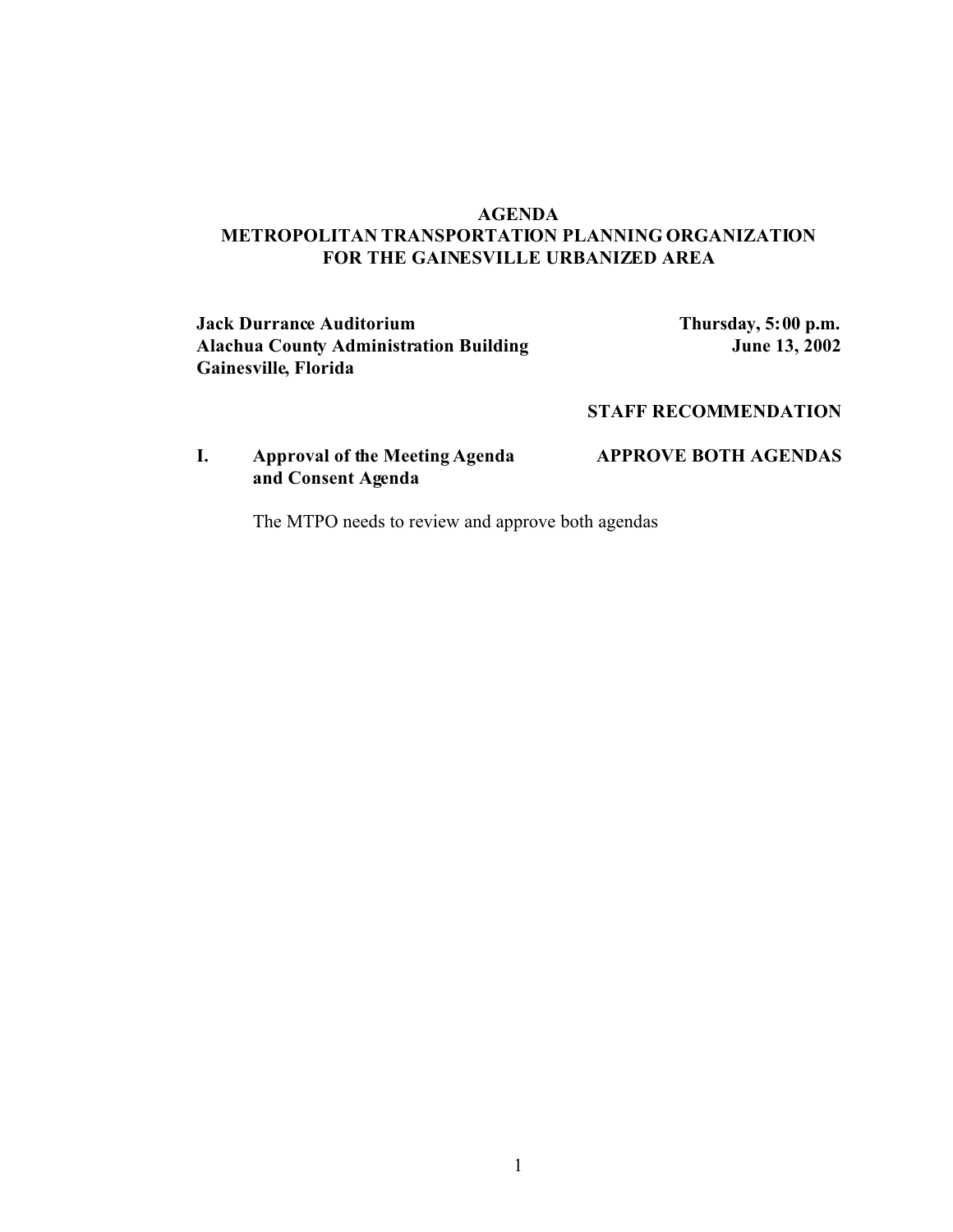#### **CONSENT AGENDA METROPOLITAN TRANSPORTATION PLANNING ORGANIZATION FOR THE GAINESVILLE URBANIZED AREA**

| <b>Jack Durrance Auditorium</b>               | Thursday, 5:00 p.m.  |
|-----------------------------------------------|----------------------|
| <b>Alachua County Administration Building</b> | <b>June 13, 2002</b> |
| Gainesville, Florida                          |                      |

#### **STAFF RECOMMENDATION**

# **Page #01 CA. 1 MTPO Minutes- May 16, 2002 APPROVE MINUTES**

This set of MTPO minutes is ready for review and approval

| Page #9 $CA.2$ | <b>MTPO Design Team Project Referral</b> | <b>APPROVE JOINT</b>   |
|----------------|------------------------------------------|------------------------|
|                | <b>Criteria Revision</b>                 | <b>RECOMMENDATIONS</b> |

This revision will allow projects that do not have preliminary engineering to be identified and referred to the Design Team for review

### **Page #10 CA. 3 High Speed Rail- Florida FOR INFORMATION ONLY Constitution Amendment**

The Palm Beach County Commission and MPO is requesting assistance in helping to repeal this provision in the Florida Constitution

**Page #15 CA. 4 Transportation Disadvantaged FOR INFORMATION ONLY Program- Status Report**

The MTPO has asked for regular status reports concerning this program

**Page #21 CA. 5 Recent MTPO Correspondence FOR INFORMATION ONLY (Without enclosures)**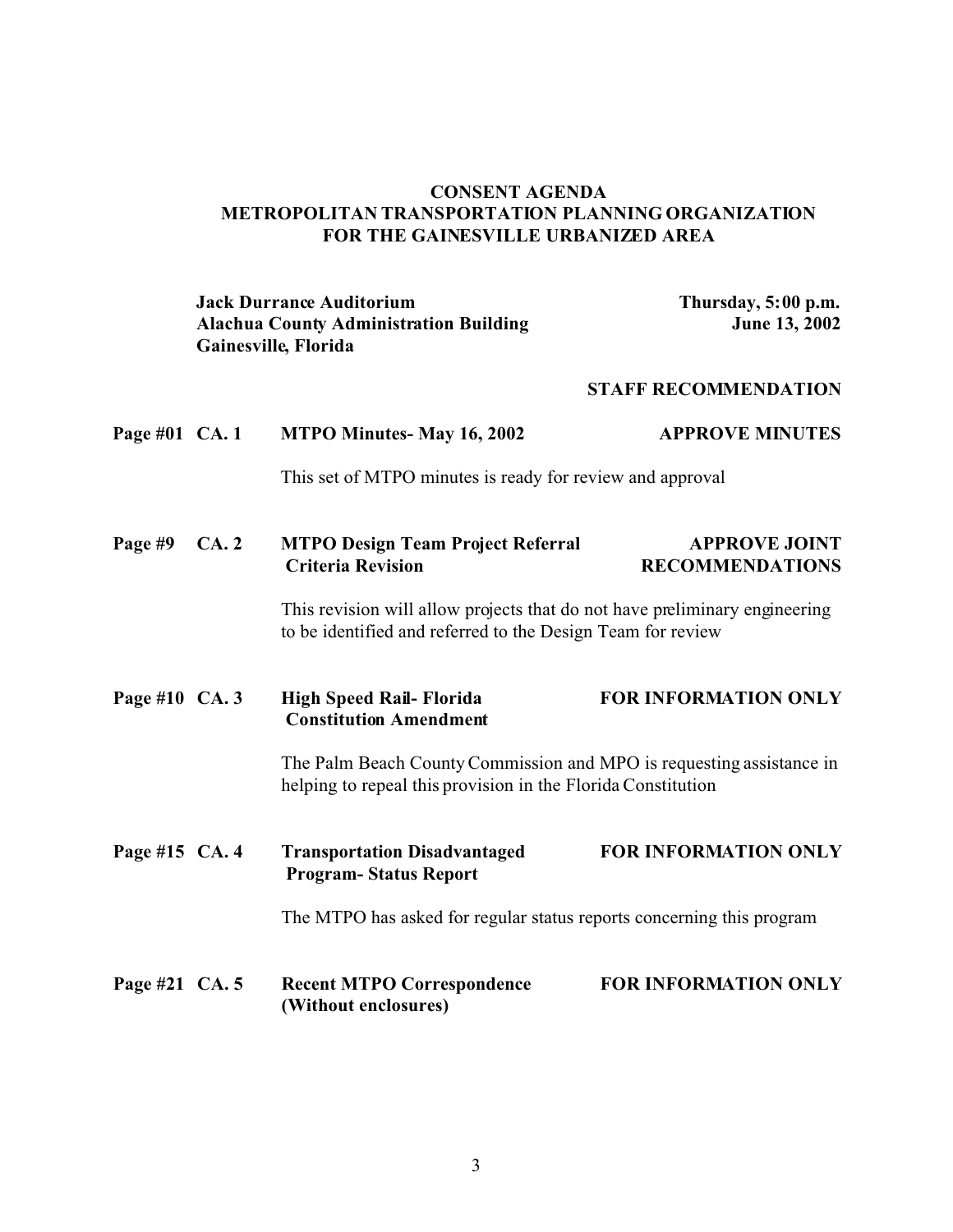#### **AGENDA METROPOLITAN TRANSPORTATION PLANNING ORGANIZATION FOR THE GAINESVILLE URBANIZED AREA**

#### **Jack Durrance Auditorium Thursday, 5:00 p.m. Alachua County Administration Building Gainesville, Florida**

#### **STAFF RECOMMENDATION**

# **Page #23 II. SW 13<sup>th</sup> Street Charrette NO ACTION REQUIRED**

The Corradino Group will make its final presentation to the City and County Commission concerning the May  $4<sup>th</sup>$  through  $8<sup>th</sup>$  charrette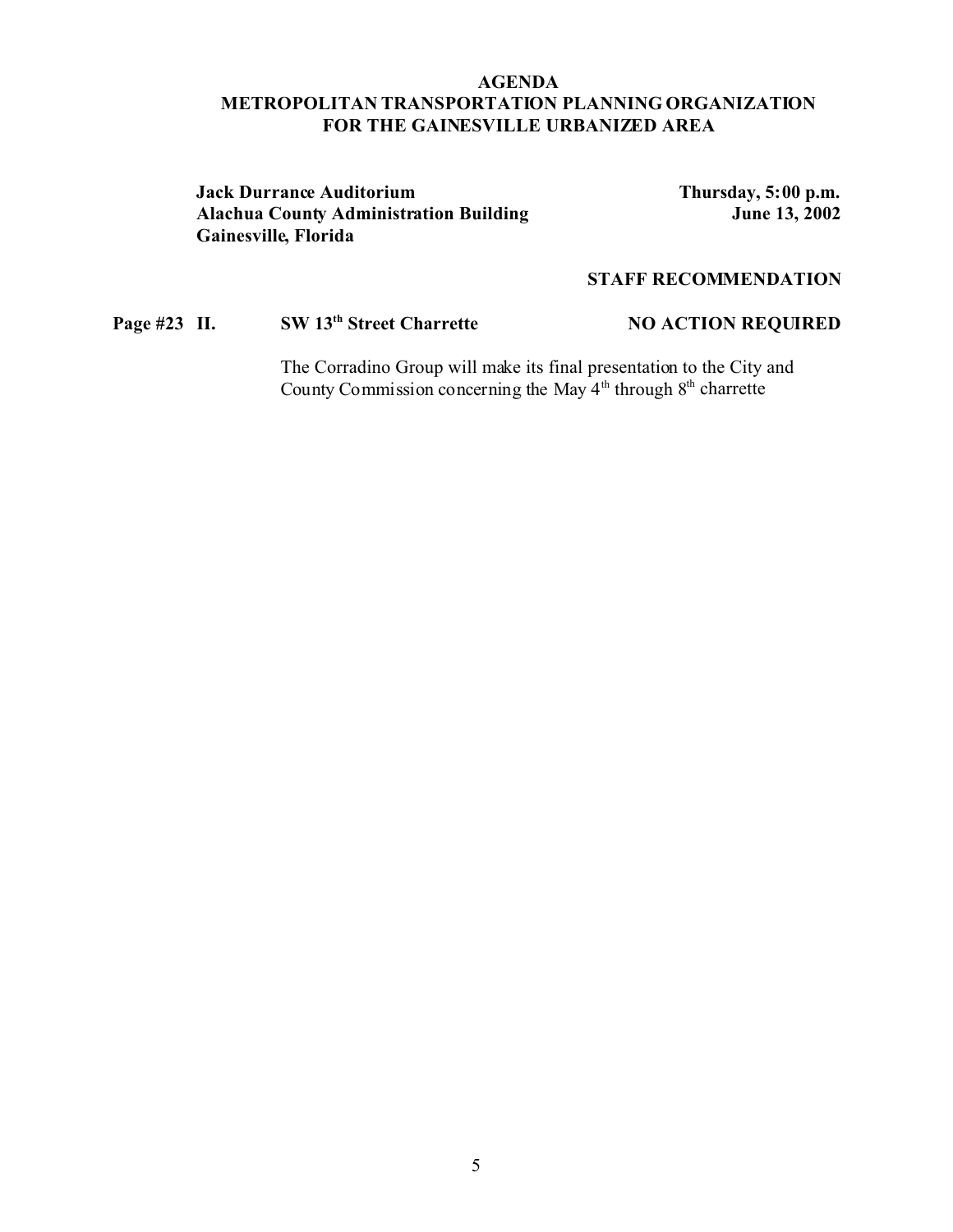#### **AGENDA METROPOLITAN TRANSPORTATION PLANNING ORGANIZATION FOR THE GAINESVILLE URBANIZED AREA**

#### **Jack Durrance Auditorium Thursday, 7:00 p.m. Alachua County Administration Building June 13, 2002 Gainesville, Florida**

#### **STAFF RECOMMENDATION**

#### **Page #23 III. State Road 26 Traffic Analysis APPROVE JOINT RECOMMENDATION**

FDOT plans to mill and resurface this road without constructing raised landscape medians or turn lanes

#### **Page #103 IV. State Road 26A Options APPROVE JOINT RECOMMENDATION**

Last month, the MTPO asked that Option 3 be further developed and recommendations developed

#### **Page #111 V. Fiscal Years 2002/2003 through 2006/2007 APPROVE JOINT Transportation Improvement Program (TIP) RECOMMENDATION**

Each year, the MTPO must review and approve the TIP document

#### **Page #117 VI. SW 34th Street Bikelanes APPROVE STAFF RECOMMENDATION**

City and County staff have been asked to report on whether local funds are available to provide the \$167,560 needed to fully fund this project

# **Page #123 VII.** Plan East Gainesville Status Report NO ACTION REQUIRED

MTPO staff will give a status report concerning this project